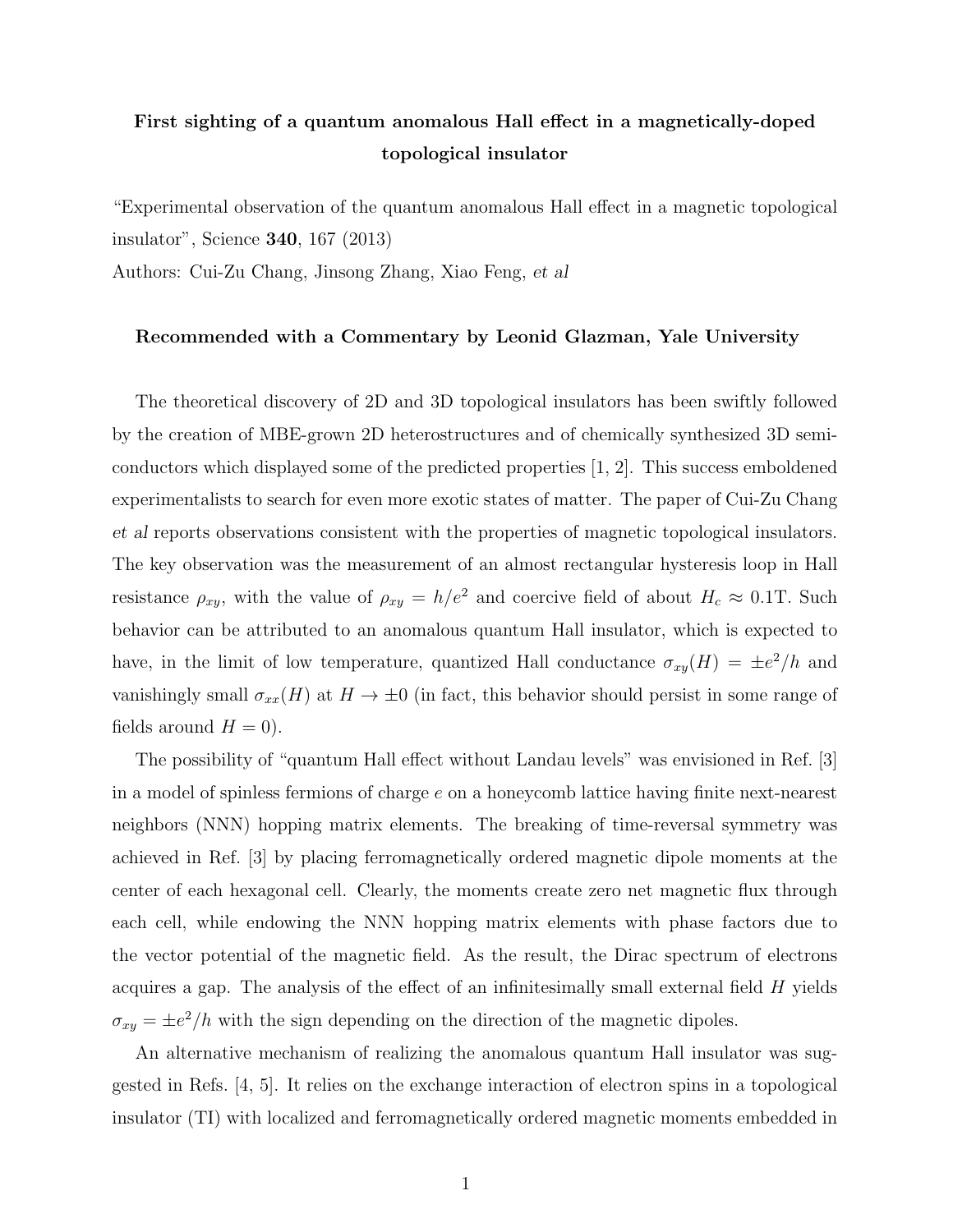the host matrix. One may view the quenching of the electron spins by the exchange interaction, combined with the spin-orbit interaction inherent for a TI as a source of a "synthetic" vector potential which introduces phases in the electron hopping and leads to  $\sigma_{xy} = \pm e^2/h$ in the absence of external field. The prediction of Ref. [5] was the theoretical guidance for Cui-Zu Chang *et al*.

Cui-Zu Chang *et al* used the  $(Bi_{1-x}Sb_x)_2Te_3$  system which unlike  $Bi_2Se_3$  tends to have low bulk conductivity. The material was doped with Cr to form  $Cr_{0.15}(Bi_{0.1}Sb_{0.9})_{1.85}Te_3$ . Measurements were performed on a Hall bar made of a gated film with a thickness of 5 quintuple layers. The  $H \to 0$  value of  $\sigma_{xy}$  (depicted in Fig. 2D) at  $T = 30$ mK was remarkably close to  $e^2/h$  around the gate voltage  $V_g = -1.5V$  identified with the charge neutrality point. The value of  $\sigma_{xx}$  at that voltage was fairly low,  $\sigma_{xx} \sim 0.1 \cdot e^2/h$  and attributed to some unidentified residual dissipative channels. A later theoretical work [6] associates these channels with gapless non-chiral states found by first-principle band structure calculations [6].

The low-temperature dependence of  $\rho_{xy}$  on *H* at  $|H| > H_c$  turns out to be remarkably weak  $(d\rho_{xx}/dH \rightarrow 0$  with non-quantized values of  $\rho_{xx}$ , even when the system is far from the neutrality point,  $|V_g| \gg 1.5V$ . At these high gate voltages, and relatively high  $(H \sim 0.4T)$ magnetic fields  $\rho_{xx}$ , surprisingly, does not reveal neither the presence of Landau levels, nor signatures of a "normal" Hall effect. Cui-Zu Chang *et al* checked that the data is robust with respect to changing the aspect ratio of the Hall bar. All the samples apparently were of the same thickness. In that context, it is worth noting that the band structure calculation [7] actually indicates the oscillatory nature of the 3D-to-2D topological insulator crossover in films of  $Bi<sub>2</sub>Te<sub>3</sub>$ .

To conclude, the experimental data presented in the paper by Cui-Zu Chang *et al* is tantalizing and calls for more measurements and more detailed transport theory.

- [1] M.Z. Hasan, C.L. Kane, Rev. Mod. Phys. 82, 3045 (2010)
- [2] X.L. Qi, S.C. Zhang, Rev. Mod. Phys. 83, 1057 (2010)
- [3] F.D.M. Haldane, Phys. Rev. Lett., 61, 2015 (1988)
- [4] C-X. Liu1, X-L. Qi, X. Dai, Z. Fang, and S-C. Zhang, Phys. Rev. Lett., 101, 146802 (2008)
- [5] R. Yu, W. Zhang, H-J Zhang, S-C Zhang, X. Dai, and Z. Fang, Science, 329, 61 (2010)